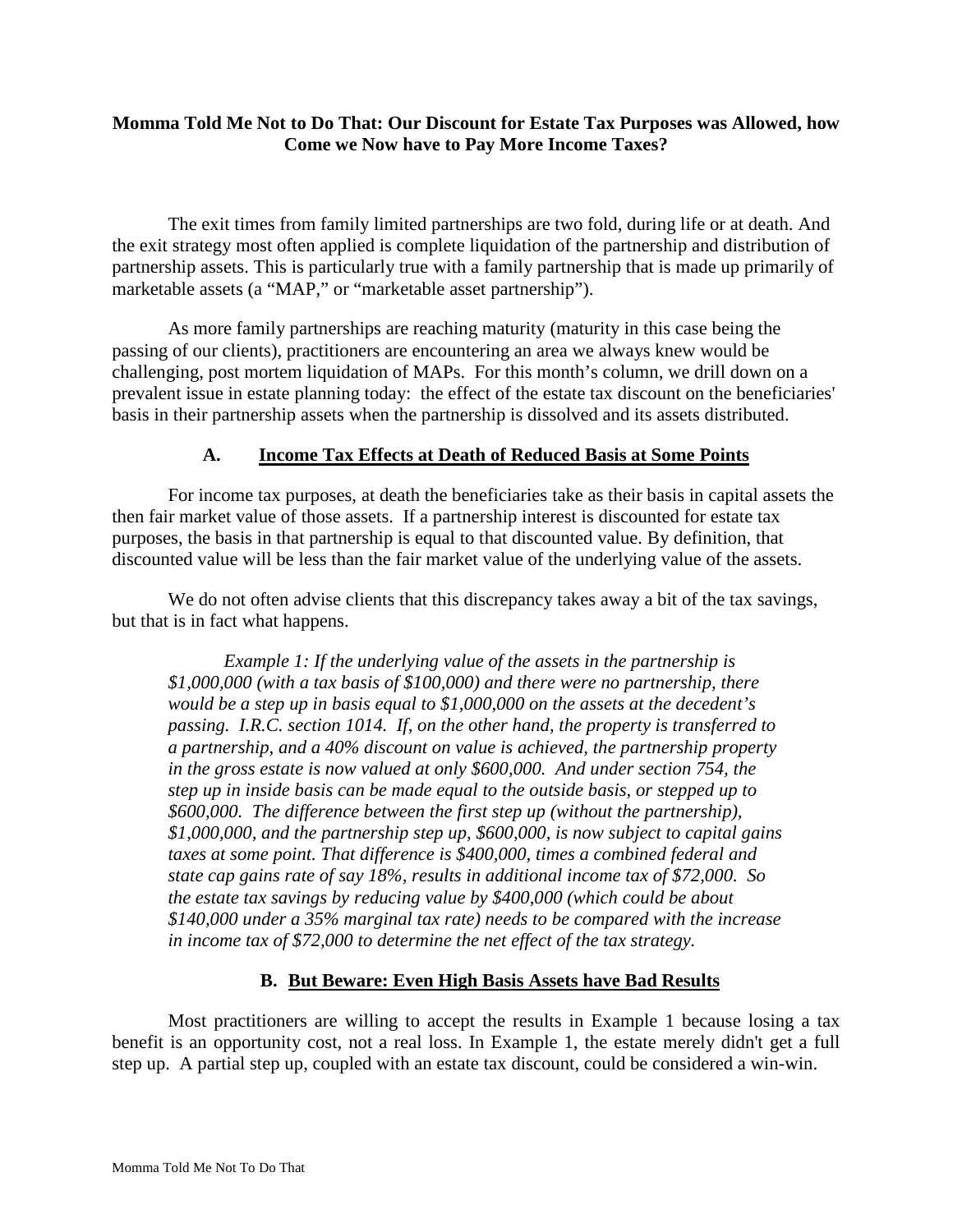But since 2008, portfolios with appreciated assets may have turned into portfolios with depreciated assets (built in losses), or portfolios with high bases compared to fair market values. Practitioners now need to consider the income tax impact of these high basis or built in loss portfolios in their family limited partnerships. And the impact is not pretty.

As an initial matter, we need to make sure the liquidation of a marketable securities partnership avoids gain on dissolution.

#### **C. I Want My Partnership Assets Now that Mom Has Died**

In terminating a MAP post mortem, the initial question is whether there is any gain with a distribution. In operating partnerships with real estate or other business operations, there is typically no gain on liquidation and distribution of assets. This is because section 731 provides that there is no gain recognized when a partnership makes a distribution to a partner unless the amount of "cash" distributed exceeds the distributee's tax basis for the partnership interest.

In a MAP, the result could be different. "Cash" includes marketable assets. With a MAP then, the fair market value of the full distribution will be considered. And to avoid gain, that needs to be less than or equal to partnership basis. At first blush, a practitioner may conclude that because of Code section 1014, and because the estate received a step up in basis, the amount of "cash" to be distributed will not exceed its basis. Not true because of the discount taken for estate tax purposes.

In example 1, there is a disparity of \$400,000 between fair market value and basis. In that example, the value of the "cash" distributed will be greater than the outside basis, the discounted value of the partnership interests in the estate at death.

Without an exception to the gain rule in 731, the termination and asset distribution will trigger gain. Code section 731 (a)  $(3)((A)(iii)$  provides that exception to the gain rule for investment partnerships:

| "(3) Exceptions                                          |
|----------------------------------------------------------|
| (A) In general                                           |
| Paragraph (1) shall not apply to the distribution from a |
| partnership of a marketable security to a partner if -   |
| (iii) such partnership is an investment partnership and  |
| such partner is an eligible partner thereof.             |
| For purposes of subparagraph $(A)(iii)$ :                |
| (i) Investment partnership                               |
| The term "investment partnership" means any partnership  |
| which has never been engaged in a trade or business and  |
| substantially all of the assets (by value) of which have |
| always consisted of -                                    |
| $(I)$ money,                                             |
| (II) stock in a corporation,                             |
| (III) notes, bonds, debentures, or other evidences of    |
| indebtedness.                                            |
| (IV) interest rate, currency, or equity notional         |
| principal contracts,                                     |
|                                                          |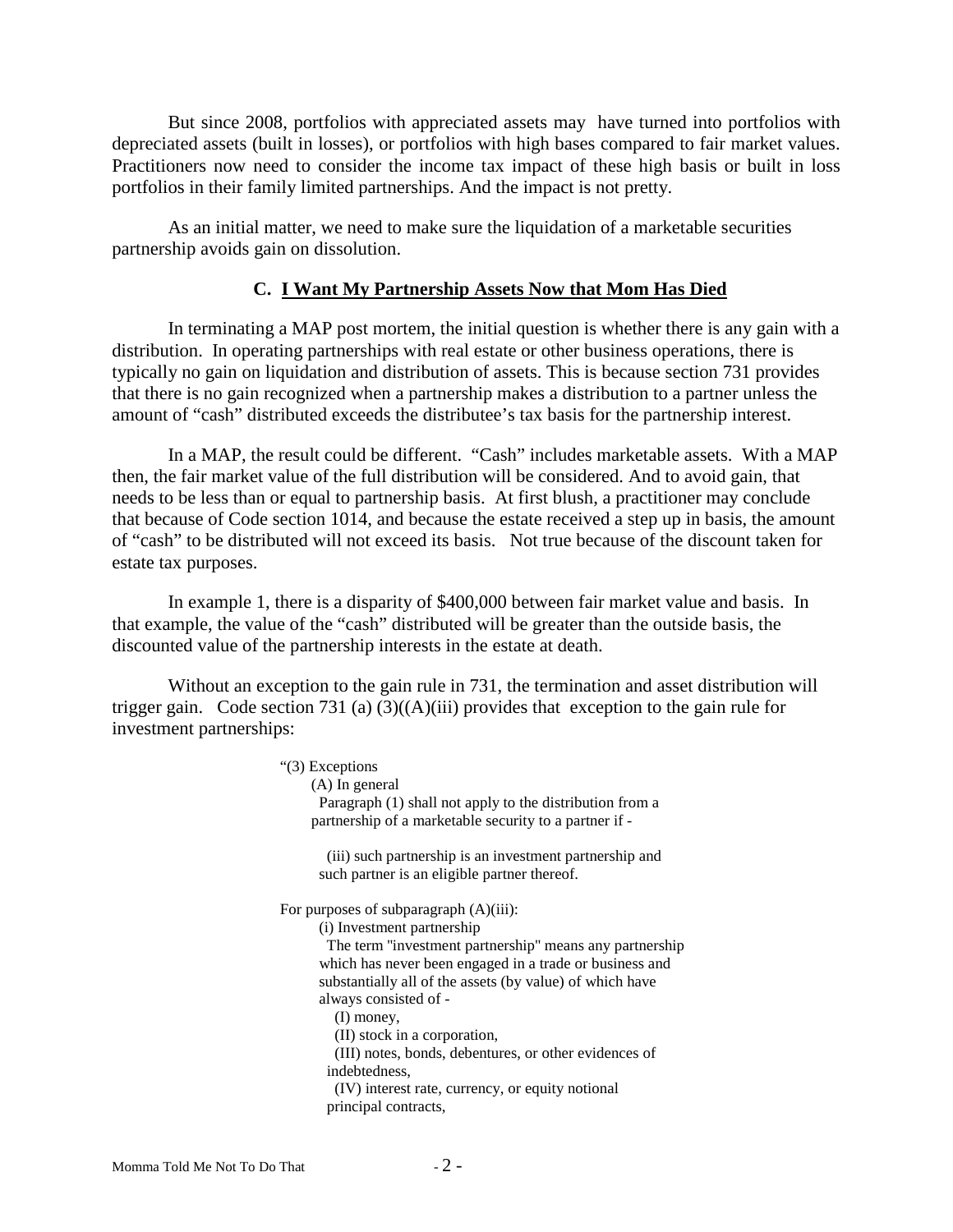(V) foreign currencies, (VI) interests in or derivative financial instruments (including options, forward or futures contracts, short positions, and similar financial instruments) in any asset described in any other subclause of this clause or in any commodity traded on or subject to the rules of a board of trade or commodity exchange, (VII) other assets specified in regulations prescribed by the Secretary, or (VIII) any combination of the foregoing."

With a MAP, the partnership should qualify for this exception: the partnership is not engaged in a trade or business, almost all assets consist of money, stocks, and other publicly traded securities, and essentially only family members have been members.

## **D. Section 731 is Only the Beginning in Determining Whether There is Gain on Liquidation and Distribution**

Section 704 provides that if built in gain property contributed by one partner is distributed from the partnership to another partner within 7 years of contribution, that built in gain is recognized to the contributing partner as if the property had been sold by the partnership. The good news here is that the distribution to the estate is treated as being distributed to the decedent (the estate and the decedent are treated as the same entity for purposes of determining if section 704 is invoked). Therefore, there should be no triggering of the built in gain here.

# **E. Phew, No Gain: My Life is Complete, or is It?**

Assuming there is no gain on dissolution, this is not the end of the story. Surprised? Most practitioners are; and brokerage houses often do not focus on basis adjustments needed on dissolution and distribution (nor should they necessarily).

Keep in mind that the discounted value of the limited partnership interest will be less than the fair market value of the actual assets in the partnership, in the aggregate for estate tax purposes*.* See example 1. The basis of property (other than money) distributed by a partnership to a partner in liquidation of the partner's interest is equal to the adjusted basis of such partner's interest in the partnership, reduced by any money distributed in the same transaction. I.R.C. section **26 CFR § 1.732-1**. Because the outside fair market value is discounted, the basis of the distributed assets will be reduced to that discounted value.

*Example 2: Assume the underlying value of the assets in the partnership is \$1,000,000 (with a tax basis of \$1,000,000). At a 40% discount on value is achieved, the partnership property in the gross estate is now valued at only \$600,000. Ponders what happens on liquidation. Assume the partnership has always been a marketable asset partnership and that at dissolution, there is no gain even though the fair market value of the assets is \$1,000,000, and the outside basis is \$600,000. Going forward the basis of those assets gets decreased from what they were in the partnership. The reduced basis should be equal to the outside basis, or \$600,000. Essentially, clients may be surprised to learn that assets that had no built in gain now, in fact, do have a built in gain (of \$400,000).*